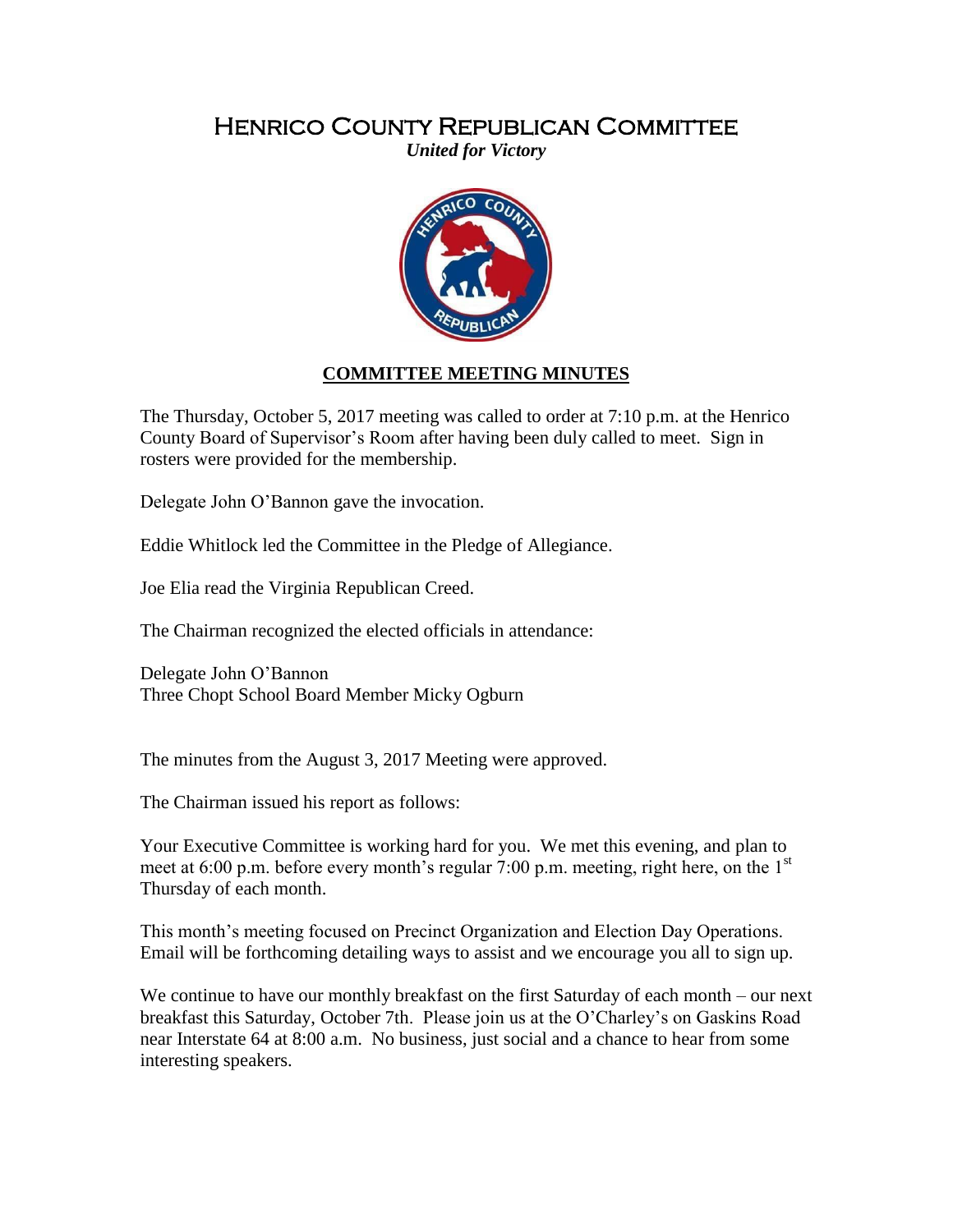This Saturday's speaker is Attorney General Candidate John Adams along with Supervisors Tommy Branin and Pat O'Bannon along with School Board Member Micky Ogburn who will all share why electing Bob Witte to be next Brookland Supervisor is critical to the future of Henrico.

We continue to have our monthly Tusk  $&$  Trunk Socials on the 3<sup>rd</sup> Monday of each month at Mekong Restaurant. We will remain at this location throughout election cycle 2017. We may have additional socials in the districts based on input from the Magisterial Chairs. Please come and be social  $-$  it is for all members! This month's social will be at Mekong on Monday, Oct 16 from 6:00 p.m. – 8:00 p.m.

The Chairman then offered to field questions, but hearing none, the chairman moved forward to other reports.

The Audit Committee– Audit complete and satisfactorily reported at August meeting.

Secretary Richard Roberts issued the Communications Committee Report – please send Richard pictures from events.

Chair issued the Precinct Organization report  $-$  it is time to go to work to implement the Victory in 2017 plan.

Joe Elia issued the Community Outreach/Young Conservatives Committee reports- Glen Allen Day Parade was huge success and his group will be doing door knocking throughout October

Chair announced several events including:

- 1. 10/7 Door knocking
- 2. 10/7 Henrico Community Day
- 3. 10/7 Rally with Rosie
- 4. 10/13 Doc O'Bannon Oyster Roast & Pig Pickin' fundraiser (Kirk Cox, Speaker-Designee & James S. Gilmore, Former Governor of Virginia)
- 5. 10/14 & 10/15 Festival of India
- 6. 10/17 Oktobratfest
- 7. 10/19 Doc O'Bannon Veteran Event
- 8. 10/26 Chamber RVA Henrico Candidate Forum
- 9. 11/2 Business Meeting
- 10. 11/4 Breakfast
- 11. 11/7 Election Day